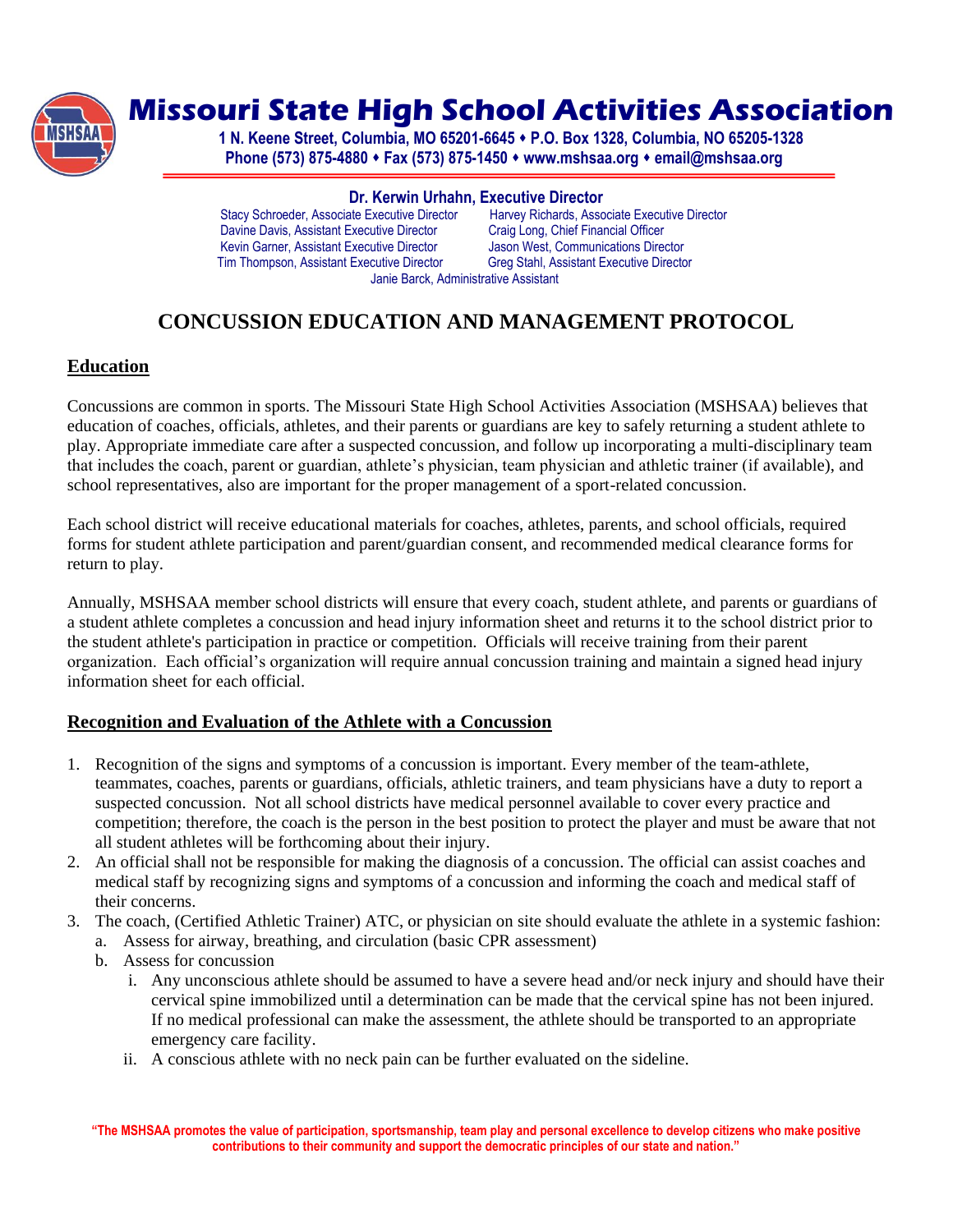4. An athlete experiencing ANY of the signs/symptoms of a concussion should be immediately removed from play. Signs/Symptoms of a concussion include:

| <b>PHYSICAL</b>         | <b>COGNITIVE</b>                | <b>EMOTIONAL</b> |
|-------------------------|---------------------------------|------------------|
| Headache                | Feeling mentally "foggy"        | Irritability     |
| Nausea/Vomiting         | Feeling slowed down             | Sadness          |
| Dazed/Stunned           | Difficulty concentrating        | More emotional   |
| <b>Balance problems</b> | Difficulty remembering          | Nervousness      |
| Visual problems         | Forgetful of recent information |                  |
| Fatigue                 | Confused about recent events    |                  |
| Sensitivity to light    | Answers questions slowly        |                  |
| Sensitivity to noise    | Repeats questions               |                  |

#### 5. Evaluation

- a. Following any first aid management, the medical team, or coach in the absence of medical personnel, should assess the athlete to determine the presence or absence of a concussion. The SCAT (Sideline Concussion Assessment Tool) and SCAT2 are effective assessment tools that are readily available and can assist with the assessment.
- b. The athlete should be monitored for worsening or change in signs and symptoms over the next 24 hours. Instructions should be given to the parent or guardian as to signs and symptoms that may require further or more emergent evaluation.
- 6. Management of a Concussion and Return to Play
	- a. An athlete determined to have a concussion or have concussion-like symptoms will be removed from practice or competition and is not allowed to return to practice or competition that same day.
	- b. If an athlete displays concussion-like signs or symptoms, the athlete should be assumed to have a concussion until further medical evaluation can occur. "WHEN IN DOUBT, SIT THEM OUT!"
	- c. Written clearance from a physician (MD or DO), Advanced Nurse Practitioner in written collaborative practice with a physician, Certified Physician Assistant in written collaborative practice with a physician, or Certified Athletic Trainer in written supervision of a physician, must be provided prior to return to play.
	- d. Following a concussion, the athlete should have both physical and cognitive rest until symptoms have resolved.
	- e. An athlete must be asymptomatic at rest and with exertion prior to return to play
	- f. A graduated return to play protocol has been outlined by the Third International Concussion in Sport Group Statement (2008, Zurich), is recommended by the NFHS (nfhs.org), and may be used to guide return to play following medical clearance.